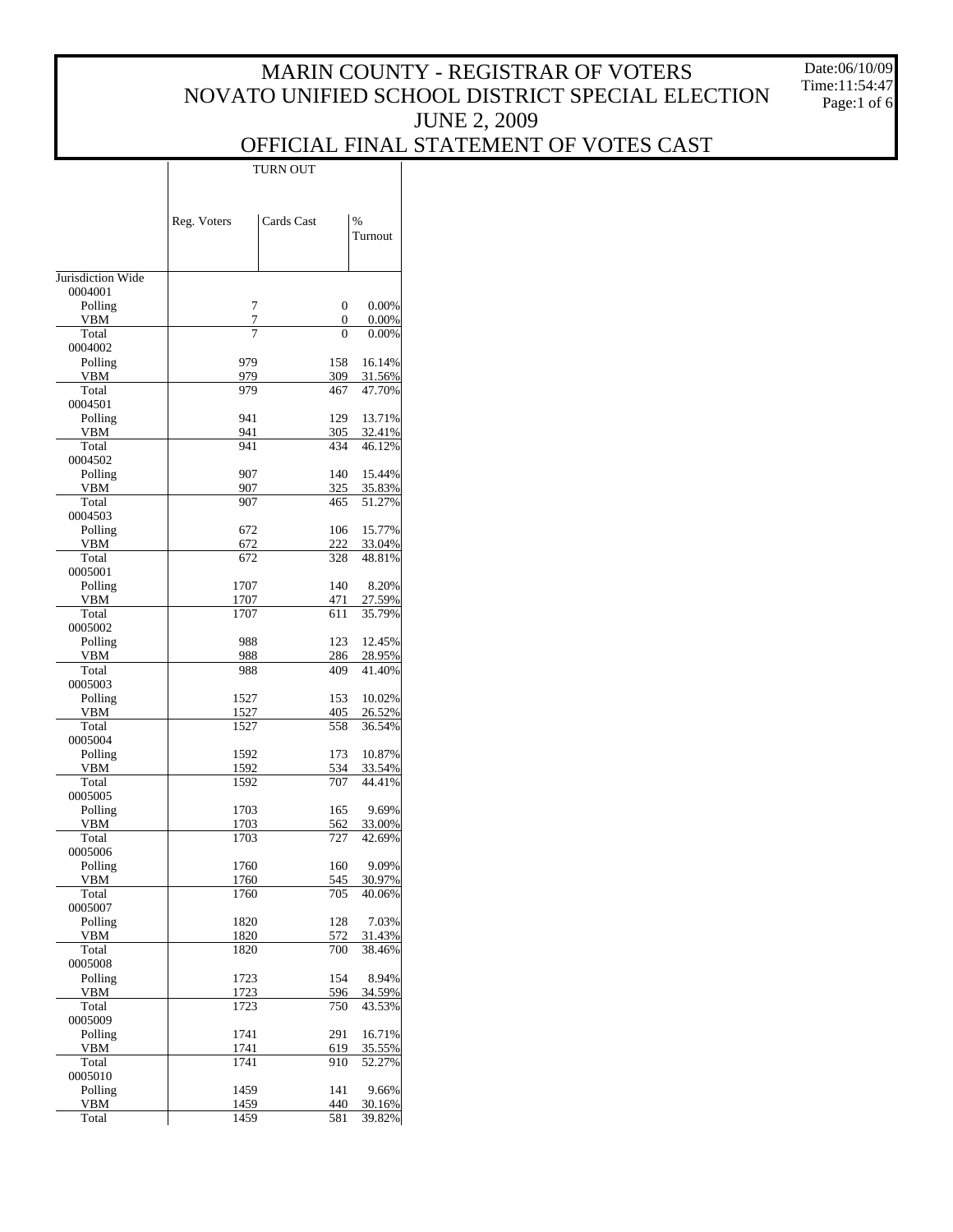Date:06/10/09 Time:11:54:47 Page:2 of 6

#### OFFICIAL FINAL STATEMENT OF VOTES CAST TURN OUT

|                    | Reg. Voters | Cards Cast |            | %<br>Turnout     |
|--------------------|-------------|------------|------------|------------------|
| 0005011            |             |            |            |                  |
| Polling            | 1076        |            | 109        | 10.13%           |
| VBM                | 1076        |            | 326        | 30.30%           |
| Total<br>0005012   | 1076        |            | 435        | 40.43%           |
| Polling            | 1364        |            | 129        | 9.46%            |
| VBM                | 1364        |            | 423        | 31.01%           |
| Total              | 1364        |            | 552        | 40.47%           |
| 0005101            |             |            |            |                  |
| Polling<br>VBM     | 691<br>691  |            | 92<br>224  | 13.31%<br>32.42% |
| Total              | 691         |            | 316        | 45.73%           |
| 0005103            |             |            |            |                  |
| Polling            | 1008        |            | 114        | 11.31%           |
| VBM                | 1008        |            | 370        | 36.71%           |
| Total<br>0005202   | 1008        |            | 484        | 48.02%           |
| Polling            | 529         |            | 49         | 9.26%            |
| VBM                | 529         |            | 139        | 26.28%           |
| Total              | 529         |            | 188        | 35.54%           |
| 0005205            |             |            |            |                  |
| Polling<br>VBM     | 968<br>968  |            | 163<br>326 | 16.84%<br>33.68% |
| Total              | 968         |            | 489        | 50.52%           |
| 0005208            |             |            |            |                  |
| Polling            | 898         |            | 132        | 14.70%           |
| VBM                | 898         |            | 348        | 38.75%           |
| Total<br>0005209   | 898         |            | 480        | 53.45%           |
| Polling            | 895         |            | 108        | 12.07%           |
| VBM                | 895         |            | 301        | 33.63%           |
| Total              | 895         |            | 409        | 45.70%           |
| 0005212            |             |            |            |                  |
| Polling<br>VBM     | 488<br>488  |            | 52<br>183  | 10.66%<br>37.50% |
| Total              | 488         |            | 235        | 48.16%           |
| 0005216            |             |            |            |                  |
| Polling            | 660         |            | 55         | 8.33%            |
| VBM                | 660         |            | 172        | 26.06%           |
| Total<br>0005218   | 660         |            | 227        | 34.39%           |
| Polling            | 971         |            | 117        | 12.05%           |
| VBM                | 971         |            | 363        | 37.38%           |
| Total              | 971         |            | 480        | 49.43%           |
| 0005221            |             |            |            |                  |
| Polling<br>VBM     | 925<br>925  |            | 99<br>307  | 10.70%<br>33.19% |
| Total              | 925         |            | 406        | 43.89%           |
| 0005222            |             |            |            |                  |
| Polling            | 1097        |            | 138        | 12.58%           |
| VBM<br>Total       | 1097        |            | 342        | 31.18%           |
| 0005225            | 1097        |            | 480        | 43.76%           |
| Polling            | 640         |            | 74         | 11.56%           |
| VBM                | 640         |            | 264        | 41.25%           |
| Total              | 640         |            | 338        | 52.81%           |
| 0005226<br>Polling | 1085        |            | 81         | 7.47%            |
| VBM                | 1085        |            | 292        | 26.91%           |
| Total              | 1085        |            | 373        | 34.38%           |
| 0005300            |             |            |            |                  |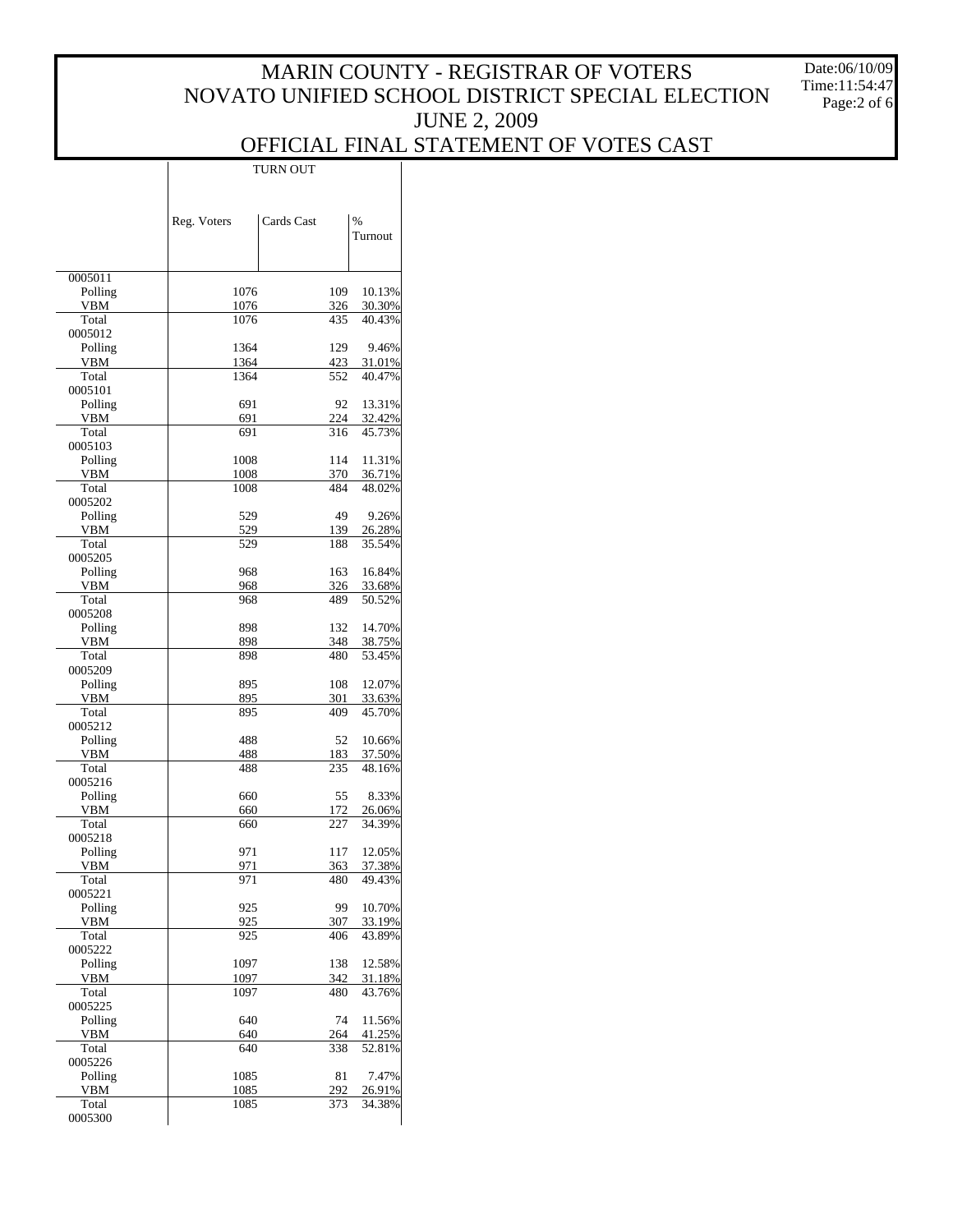Date:06/10/09 Time:11:54:47 Page:3 of 6

### OFFICIAL FINAL STATEMENT OF VOTES CAST

|            | <b>TURN OUT</b> |            |              |  |  |  |
|------------|-----------------|------------|--------------|--|--|--|
|            | Reg. Voters     | Cards Cast | %<br>Turnout |  |  |  |
| Polling    | 460             | 63         | 13.70%       |  |  |  |
| <b>VBM</b> | 460             | 153        | 33.26%       |  |  |  |
| Total      | 460             | 216        | 46.96%       |  |  |  |
| Total      |                 |            |              |  |  |  |
| Polling    | 33281           | 3736       | 11.23%       |  |  |  |
| <b>VBM</b> | 33281           | 10724      | 32.22%       |  |  |  |
| Total      | 33281           | 14460      | 43.45%       |  |  |  |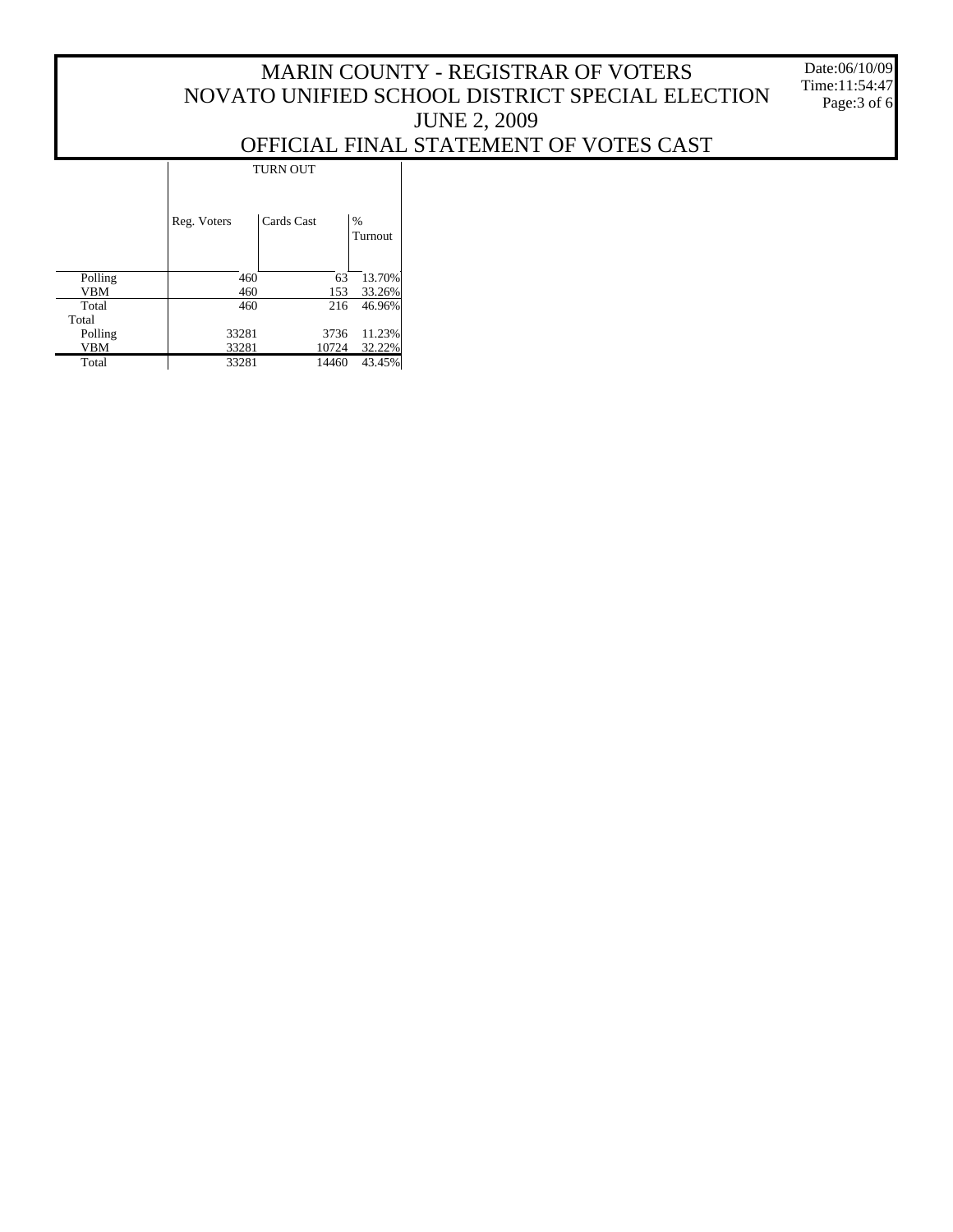Date:06/10/09 Time:11:54:47 Page:4 of 6

#### OFFICIAL FINAL STATEMENT OF VOTES CAST

NOVATO UNIFIED SCHOOL - MEASURE A (2/3rd vote needed)

| Jurisdiction Wide<br>0004001<br>$\tau$<br>$\mathbf{0}$<br>$\mathbf{0}$<br>Polling<br>$\boldsymbol{0}$<br>$\boldsymbol{0}$<br>7<br>$\boldsymbol{0}$<br>$\boldsymbol{0}$<br>$\boldsymbol{0}$<br>$\mathbf{0}$<br><b>VBM</b><br>$\overline{\phantom{a}}$<br>$\overline{7}$<br>$\overline{0}$<br>$\theta$<br>Total<br>$\overline{0}$<br>$\Omega$<br>0004002<br>979<br>Polling<br>158<br>158<br>75.32%<br>39<br>24.68%<br>119<br>979<br>309<br>309<br><b>VBM</b><br>214<br>69.26%<br>95<br>30.74%<br>979<br>Total<br>467<br>467<br>71.31%<br>134<br>28.69%<br>333<br>0004501<br>941<br>Polling<br>129<br>129<br>110<br>85.27%<br>19<br>14.73%<br>941<br>305<br>304<br>70.72%<br>89<br>29.28%<br><b>VBM</b><br>215<br>Total<br>941<br>434<br>433<br>75.06%<br>108<br>325<br>24.94%<br>0004502<br>907<br>140<br>19.29%<br>Polling<br>140<br>113<br>80.71%<br>27<br>907<br>325<br>324<br>68.21%<br>31.79%<br><b>VBM</b><br>221<br>103<br>Total<br>907<br>465<br>464<br>71.98%<br>130<br>334<br>28.02%<br>0004503<br>13.21%<br>Polling<br>672<br>106<br>106<br>92<br>86.79%<br>14<br>222<br>222<br>66.22%<br>33.78%<br><b>VBM</b><br>672<br>147<br>75<br>Total<br>672<br>328<br>72.87%<br>89<br>27.13%<br>328<br>239<br>0005001<br>1707<br>140<br>140<br>Polling<br>96<br>68.57%<br>44<br>31.43%<br>1707<br>470<br>66.38%<br><b>VBM</b><br>471<br>312<br>158<br>33.62%<br>Total<br>1707<br>610<br>66.89%<br>202<br>33.11%<br>611<br>408<br>0005002<br>988<br>25.20%<br>Polling<br>123<br>123<br>92<br>74.80%<br>31<br>988<br>286<br>286<br>57.69%<br>42.31%<br><b>VBM</b><br>165<br>121<br>988<br>Total<br>409<br>409<br>257<br>62.84%<br>152<br>37.16%<br>0005003<br>26.80%<br>Polling<br>1527<br>153<br>153<br>112<br>73.20%<br>41<br>405<br>65.43%<br><b>VBM</b><br>1527<br>405<br>265<br>140<br>34.57%<br>Total<br>1527<br>558<br>558<br>67.56%<br>181<br>32.44%<br>377<br>0005004<br>1592<br>26.01%<br>Polling<br>173<br>173<br>128<br>73.99%<br>45<br>1592<br>534<br>65.36%<br><b>VBM</b><br>534<br>349<br>185<br>34.64%<br>707<br>Total<br>1592<br>707<br>67.47%<br>230<br>32.53%<br>477<br>0005005<br>1703<br>Polling<br>165<br>165<br>121<br>73.33%<br>44<br>26.67%<br>1703<br>63.75%<br>36.25%<br><b>VBM</b><br>562<br>560<br>357<br>203<br>Total<br>1703<br>727<br>725<br>478<br>65.93%<br>247<br>34.07%<br>0005006<br>25.00%<br>Polling<br>1760<br>160<br>160<br>75.00%<br>40<br>120<br>VBM<br>1760<br>545<br>545<br>351<br>64.40%<br>194<br>35.60%<br>1760<br>705<br>705<br>471<br>Total<br>66.81%<br>234<br>33.19%<br>0005007<br>Polling<br>1820<br>128<br>128<br>76.56%<br>23.44%<br>98<br>30<br>1820<br>572<br>571<br>68.48%<br>180<br>31.52%<br><b>VBM</b><br>391<br>1820<br>700<br>699<br>69.96%<br>210<br>30.04%<br>Total<br>489<br>0005008<br>11.04%<br>1723<br>154<br>154<br>88.96%<br>Polling<br>137<br>17<br>1723<br>596<br>595<br>67.90%<br>191<br>32.10%<br><b>VBM</b><br>404<br>749<br>1723<br>750<br>208<br>27.77%<br>Total<br>541<br>72.23%<br>0005009<br>22.34%<br>1741<br>291<br>291<br>77.66%<br>Polling<br>226<br>65<br>1741<br>619<br>66.88%<br>33.12%<br><b>VBM</b><br>619<br>414<br>205<br>1741<br>910<br>910<br>Total<br>640<br>70.33%<br>270<br>29.67%<br>0005010<br>12.06%<br>Polling<br>1459<br>141<br>141<br>124 87.94%<br>17<br>1459<br>440<br>440<br>72.50%<br>27.50%<br>VBM<br>319<br>121<br>Total<br>1459<br>581<br>581<br>76.25%<br>443<br>138<br>23.75% | Reg. Voters | <b>Times Counted</b> | <b>Total Votes</b> | <b>YES</b> | N <sub>O</sub> |  |
|---------------------------------------------------------------------------------------------------------------------------------------------------------------------------------------------------------------------------------------------------------------------------------------------------------------------------------------------------------------------------------------------------------------------------------------------------------------------------------------------------------------------------------------------------------------------------------------------------------------------------------------------------------------------------------------------------------------------------------------------------------------------------------------------------------------------------------------------------------------------------------------------------------------------------------------------------------------------------------------------------------------------------------------------------------------------------------------------------------------------------------------------------------------------------------------------------------------------------------------------------------------------------------------------------------------------------------------------------------------------------------------------------------------------------------------------------------------------------------------------------------------------------------------------------------------------------------------------------------------------------------------------------------------------------------------------------------------------------------------------------------------------------------------------------------------------------------------------------------------------------------------------------------------------------------------------------------------------------------------------------------------------------------------------------------------------------------------------------------------------------------------------------------------------------------------------------------------------------------------------------------------------------------------------------------------------------------------------------------------------------------------------------------------------------------------------------------------------------------------------------------------------------------------------------------------------------------------------------------------------------------------------------------------------------------------------------------------------------------------------------------------------------------------------------------------------------------------------------------------------------------------------------------------------------------------------------------------------------------------------------------------------------------------------------------------------------------------------------------------------------------------------------------------------------------------------------------------------------------------------------------------------------------------------------------------------------------------------------------------------------------------------|-------------|----------------------|--------------------|------------|----------------|--|
|                                                                                                                                                                                                                                                                                                                                                                                                                                                                                                                                                                                                                                                                                                                                                                                                                                                                                                                                                                                                                                                                                                                                                                                                                                                                                                                                                                                                                                                                                                                                                                                                                                                                                                                                                                                                                                                                                                                                                                                                                                                                                                                                                                                                                                                                                                                                                                                                                                                                                                                                                                                                                                                                                                                                                                                                                                                                                                                                                                                                                                                                                                                                                                                                                                                                                                                                                                                             |             |                      |                    |            |                |  |
|                                                                                                                                                                                                                                                                                                                                                                                                                                                                                                                                                                                                                                                                                                                                                                                                                                                                                                                                                                                                                                                                                                                                                                                                                                                                                                                                                                                                                                                                                                                                                                                                                                                                                                                                                                                                                                                                                                                                                                                                                                                                                                                                                                                                                                                                                                                                                                                                                                                                                                                                                                                                                                                                                                                                                                                                                                                                                                                                                                                                                                                                                                                                                                                                                                                                                                                                                                                             |             |                      |                    |            |                |  |
|                                                                                                                                                                                                                                                                                                                                                                                                                                                                                                                                                                                                                                                                                                                                                                                                                                                                                                                                                                                                                                                                                                                                                                                                                                                                                                                                                                                                                                                                                                                                                                                                                                                                                                                                                                                                                                                                                                                                                                                                                                                                                                                                                                                                                                                                                                                                                                                                                                                                                                                                                                                                                                                                                                                                                                                                                                                                                                                                                                                                                                                                                                                                                                                                                                                                                                                                                                                             |             |                      |                    |            |                |  |
|                                                                                                                                                                                                                                                                                                                                                                                                                                                                                                                                                                                                                                                                                                                                                                                                                                                                                                                                                                                                                                                                                                                                                                                                                                                                                                                                                                                                                                                                                                                                                                                                                                                                                                                                                                                                                                                                                                                                                                                                                                                                                                                                                                                                                                                                                                                                                                                                                                                                                                                                                                                                                                                                                                                                                                                                                                                                                                                                                                                                                                                                                                                                                                                                                                                                                                                                                                                             |             |                      |                    |            |                |  |
|                                                                                                                                                                                                                                                                                                                                                                                                                                                                                                                                                                                                                                                                                                                                                                                                                                                                                                                                                                                                                                                                                                                                                                                                                                                                                                                                                                                                                                                                                                                                                                                                                                                                                                                                                                                                                                                                                                                                                                                                                                                                                                                                                                                                                                                                                                                                                                                                                                                                                                                                                                                                                                                                                                                                                                                                                                                                                                                                                                                                                                                                                                                                                                                                                                                                                                                                                                                             |             |                      |                    |            |                |  |
|                                                                                                                                                                                                                                                                                                                                                                                                                                                                                                                                                                                                                                                                                                                                                                                                                                                                                                                                                                                                                                                                                                                                                                                                                                                                                                                                                                                                                                                                                                                                                                                                                                                                                                                                                                                                                                                                                                                                                                                                                                                                                                                                                                                                                                                                                                                                                                                                                                                                                                                                                                                                                                                                                                                                                                                                                                                                                                                                                                                                                                                                                                                                                                                                                                                                                                                                                                                             |             |                      |                    |            |                |  |
|                                                                                                                                                                                                                                                                                                                                                                                                                                                                                                                                                                                                                                                                                                                                                                                                                                                                                                                                                                                                                                                                                                                                                                                                                                                                                                                                                                                                                                                                                                                                                                                                                                                                                                                                                                                                                                                                                                                                                                                                                                                                                                                                                                                                                                                                                                                                                                                                                                                                                                                                                                                                                                                                                                                                                                                                                                                                                                                                                                                                                                                                                                                                                                                                                                                                                                                                                                                             |             |                      |                    |            |                |  |
|                                                                                                                                                                                                                                                                                                                                                                                                                                                                                                                                                                                                                                                                                                                                                                                                                                                                                                                                                                                                                                                                                                                                                                                                                                                                                                                                                                                                                                                                                                                                                                                                                                                                                                                                                                                                                                                                                                                                                                                                                                                                                                                                                                                                                                                                                                                                                                                                                                                                                                                                                                                                                                                                                                                                                                                                                                                                                                                                                                                                                                                                                                                                                                                                                                                                                                                                                                                             |             |                      |                    |            |                |  |
|                                                                                                                                                                                                                                                                                                                                                                                                                                                                                                                                                                                                                                                                                                                                                                                                                                                                                                                                                                                                                                                                                                                                                                                                                                                                                                                                                                                                                                                                                                                                                                                                                                                                                                                                                                                                                                                                                                                                                                                                                                                                                                                                                                                                                                                                                                                                                                                                                                                                                                                                                                                                                                                                                                                                                                                                                                                                                                                                                                                                                                                                                                                                                                                                                                                                                                                                                                                             |             |                      |                    |            |                |  |
|                                                                                                                                                                                                                                                                                                                                                                                                                                                                                                                                                                                                                                                                                                                                                                                                                                                                                                                                                                                                                                                                                                                                                                                                                                                                                                                                                                                                                                                                                                                                                                                                                                                                                                                                                                                                                                                                                                                                                                                                                                                                                                                                                                                                                                                                                                                                                                                                                                                                                                                                                                                                                                                                                                                                                                                                                                                                                                                                                                                                                                                                                                                                                                                                                                                                                                                                                                                             |             |                      |                    |            |                |  |
|                                                                                                                                                                                                                                                                                                                                                                                                                                                                                                                                                                                                                                                                                                                                                                                                                                                                                                                                                                                                                                                                                                                                                                                                                                                                                                                                                                                                                                                                                                                                                                                                                                                                                                                                                                                                                                                                                                                                                                                                                                                                                                                                                                                                                                                                                                                                                                                                                                                                                                                                                                                                                                                                                                                                                                                                                                                                                                                                                                                                                                                                                                                                                                                                                                                                                                                                                                                             |             |                      |                    |            |                |  |
|                                                                                                                                                                                                                                                                                                                                                                                                                                                                                                                                                                                                                                                                                                                                                                                                                                                                                                                                                                                                                                                                                                                                                                                                                                                                                                                                                                                                                                                                                                                                                                                                                                                                                                                                                                                                                                                                                                                                                                                                                                                                                                                                                                                                                                                                                                                                                                                                                                                                                                                                                                                                                                                                                                                                                                                                                                                                                                                                                                                                                                                                                                                                                                                                                                                                                                                                                                                             |             |                      |                    |            |                |  |
|                                                                                                                                                                                                                                                                                                                                                                                                                                                                                                                                                                                                                                                                                                                                                                                                                                                                                                                                                                                                                                                                                                                                                                                                                                                                                                                                                                                                                                                                                                                                                                                                                                                                                                                                                                                                                                                                                                                                                                                                                                                                                                                                                                                                                                                                                                                                                                                                                                                                                                                                                                                                                                                                                                                                                                                                                                                                                                                                                                                                                                                                                                                                                                                                                                                                                                                                                                                             |             |                      |                    |            |                |  |
|                                                                                                                                                                                                                                                                                                                                                                                                                                                                                                                                                                                                                                                                                                                                                                                                                                                                                                                                                                                                                                                                                                                                                                                                                                                                                                                                                                                                                                                                                                                                                                                                                                                                                                                                                                                                                                                                                                                                                                                                                                                                                                                                                                                                                                                                                                                                                                                                                                                                                                                                                                                                                                                                                                                                                                                                                                                                                                                                                                                                                                                                                                                                                                                                                                                                                                                                                                                             |             |                      |                    |            |                |  |
|                                                                                                                                                                                                                                                                                                                                                                                                                                                                                                                                                                                                                                                                                                                                                                                                                                                                                                                                                                                                                                                                                                                                                                                                                                                                                                                                                                                                                                                                                                                                                                                                                                                                                                                                                                                                                                                                                                                                                                                                                                                                                                                                                                                                                                                                                                                                                                                                                                                                                                                                                                                                                                                                                                                                                                                                                                                                                                                                                                                                                                                                                                                                                                                                                                                                                                                                                                                             |             |                      |                    |            |                |  |
|                                                                                                                                                                                                                                                                                                                                                                                                                                                                                                                                                                                                                                                                                                                                                                                                                                                                                                                                                                                                                                                                                                                                                                                                                                                                                                                                                                                                                                                                                                                                                                                                                                                                                                                                                                                                                                                                                                                                                                                                                                                                                                                                                                                                                                                                                                                                                                                                                                                                                                                                                                                                                                                                                                                                                                                                                                                                                                                                                                                                                                                                                                                                                                                                                                                                                                                                                                                             |             |                      |                    |            |                |  |
|                                                                                                                                                                                                                                                                                                                                                                                                                                                                                                                                                                                                                                                                                                                                                                                                                                                                                                                                                                                                                                                                                                                                                                                                                                                                                                                                                                                                                                                                                                                                                                                                                                                                                                                                                                                                                                                                                                                                                                                                                                                                                                                                                                                                                                                                                                                                                                                                                                                                                                                                                                                                                                                                                                                                                                                                                                                                                                                                                                                                                                                                                                                                                                                                                                                                                                                                                                                             |             |                      |                    |            |                |  |
|                                                                                                                                                                                                                                                                                                                                                                                                                                                                                                                                                                                                                                                                                                                                                                                                                                                                                                                                                                                                                                                                                                                                                                                                                                                                                                                                                                                                                                                                                                                                                                                                                                                                                                                                                                                                                                                                                                                                                                                                                                                                                                                                                                                                                                                                                                                                                                                                                                                                                                                                                                                                                                                                                                                                                                                                                                                                                                                                                                                                                                                                                                                                                                                                                                                                                                                                                                                             |             |                      |                    |            |                |  |
|                                                                                                                                                                                                                                                                                                                                                                                                                                                                                                                                                                                                                                                                                                                                                                                                                                                                                                                                                                                                                                                                                                                                                                                                                                                                                                                                                                                                                                                                                                                                                                                                                                                                                                                                                                                                                                                                                                                                                                                                                                                                                                                                                                                                                                                                                                                                                                                                                                                                                                                                                                                                                                                                                                                                                                                                                                                                                                                                                                                                                                                                                                                                                                                                                                                                                                                                                                                             |             |                      |                    |            |                |  |
|                                                                                                                                                                                                                                                                                                                                                                                                                                                                                                                                                                                                                                                                                                                                                                                                                                                                                                                                                                                                                                                                                                                                                                                                                                                                                                                                                                                                                                                                                                                                                                                                                                                                                                                                                                                                                                                                                                                                                                                                                                                                                                                                                                                                                                                                                                                                                                                                                                                                                                                                                                                                                                                                                                                                                                                                                                                                                                                                                                                                                                                                                                                                                                                                                                                                                                                                                                                             |             |                      |                    |            |                |  |
|                                                                                                                                                                                                                                                                                                                                                                                                                                                                                                                                                                                                                                                                                                                                                                                                                                                                                                                                                                                                                                                                                                                                                                                                                                                                                                                                                                                                                                                                                                                                                                                                                                                                                                                                                                                                                                                                                                                                                                                                                                                                                                                                                                                                                                                                                                                                                                                                                                                                                                                                                                                                                                                                                                                                                                                                                                                                                                                                                                                                                                                                                                                                                                                                                                                                                                                                                                                             |             |                      |                    |            |                |  |
|                                                                                                                                                                                                                                                                                                                                                                                                                                                                                                                                                                                                                                                                                                                                                                                                                                                                                                                                                                                                                                                                                                                                                                                                                                                                                                                                                                                                                                                                                                                                                                                                                                                                                                                                                                                                                                                                                                                                                                                                                                                                                                                                                                                                                                                                                                                                                                                                                                                                                                                                                                                                                                                                                                                                                                                                                                                                                                                                                                                                                                                                                                                                                                                                                                                                                                                                                                                             |             |                      |                    |            |                |  |
|                                                                                                                                                                                                                                                                                                                                                                                                                                                                                                                                                                                                                                                                                                                                                                                                                                                                                                                                                                                                                                                                                                                                                                                                                                                                                                                                                                                                                                                                                                                                                                                                                                                                                                                                                                                                                                                                                                                                                                                                                                                                                                                                                                                                                                                                                                                                                                                                                                                                                                                                                                                                                                                                                                                                                                                                                                                                                                                                                                                                                                                                                                                                                                                                                                                                                                                                                                                             |             |                      |                    |            |                |  |
|                                                                                                                                                                                                                                                                                                                                                                                                                                                                                                                                                                                                                                                                                                                                                                                                                                                                                                                                                                                                                                                                                                                                                                                                                                                                                                                                                                                                                                                                                                                                                                                                                                                                                                                                                                                                                                                                                                                                                                                                                                                                                                                                                                                                                                                                                                                                                                                                                                                                                                                                                                                                                                                                                                                                                                                                                                                                                                                                                                                                                                                                                                                                                                                                                                                                                                                                                                                             |             |                      |                    |            |                |  |
|                                                                                                                                                                                                                                                                                                                                                                                                                                                                                                                                                                                                                                                                                                                                                                                                                                                                                                                                                                                                                                                                                                                                                                                                                                                                                                                                                                                                                                                                                                                                                                                                                                                                                                                                                                                                                                                                                                                                                                                                                                                                                                                                                                                                                                                                                                                                                                                                                                                                                                                                                                                                                                                                                                                                                                                                                                                                                                                                                                                                                                                                                                                                                                                                                                                                                                                                                                                             |             |                      |                    |            |                |  |
|                                                                                                                                                                                                                                                                                                                                                                                                                                                                                                                                                                                                                                                                                                                                                                                                                                                                                                                                                                                                                                                                                                                                                                                                                                                                                                                                                                                                                                                                                                                                                                                                                                                                                                                                                                                                                                                                                                                                                                                                                                                                                                                                                                                                                                                                                                                                                                                                                                                                                                                                                                                                                                                                                                                                                                                                                                                                                                                                                                                                                                                                                                                                                                                                                                                                                                                                                                                             |             |                      |                    |            |                |  |
|                                                                                                                                                                                                                                                                                                                                                                                                                                                                                                                                                                                                                                                                                                                                                                                                                                                                                                                                                                                                                                                                                                                                                                                                                                                                                                                                                                                                                                                                                                                                                                                                                                                                                                                                                                                                                                                                                                                                                                                                                                                                                                                                                                                                                                                                                                                                                                                                                                                                                                                                                                                                                                                                                                                                                                                                                                                                                                                                                                                                                                                                                                                                                                                                                                                                                                                                                                                             |             |                      |                    |            |                |  |
|                                                                                                                                                                                                                                                                                                                                                                                                                                                                                                                                                                                                                                                                                                                                                                                                                                                                                                                                                                                                                                                                                                                                                                                                                                                                                                                                                                                                                                                                                                                                                                                                                                                                                                                                                                                                                                                                                                                                                                                                                                                                                                                                                                                                                                                                                                                                                                                                                                                                                                                                                                                                                                                                                                                                                                                                                                                                                                                                                                                                                                                                                                                                                                                                                                                                                                                                                                                             |             |                      |                    |            |                |  |
|                                                                                                                                                                                                                                                                                                                                                                                                                                                                                                                                                                                                                                                                                                                                                                                                                                                                                                                                                                                                                                                                                                                                                                                                                                                                                                                                                                                                                                                                                                                                                                                                                                                                                                                                                                                                                                                                                                                                                                                                                                                                                                                                                                                                                                                                                                                                                                                                                                                                                                                                                                                                                                                                                                                                                                                                                                                                                                                                                                                                                                                                                                                                                                                                                                                                                                                                                                                             |             |                      |                    |            |                |  |
|                                                                                                                                                                                                                                                                                                                                                                                                                                                                                                                                                                                                                                                                                                                                                                                                                                                                                                                                                                                                                                                                                                                                                                                                                                                                                                                                                                                                                                                                                                                                                                                                                                                                                                                                                                                                                                                                                                                                                                                                                                                                                                                                                                                                                                                                                                                                                                                                                                                                                                                                                                                                                                                                                                                                                                                                                                                                                                                                                                                                                                                                                                                                                                                                                                                                                                                                                                                             |             |                      |                    |            |                |  |
|                                                                                                                                                                                                                                                                                                                                                                                                                                                                                                                                                                                                                                                                                                                                                                                                                                                                                                                                                                                                                                                                                                                                                                                                                                                                                                                                                                                                                                                                                                                                                                                                                                                                                                                                                                                                                                                                                                                                                                                                                                                                                                                                                                                                                                                                                                                                                                                                                                                                                                                                                                                                                                                                                                                                                                                                                                                                                                                                                                                                                                                                                                                                                                                                                                                                                                                                                                                             |             |                      |                    |            |                |  |
|                                                                                                                                                                                                                                                                                                                                                                                                                                                                                                                                                                                                                                                                                                                                                                                                                                                                                                                                                                                                                                                                                                                                                                                                                                                                                                                                                                                                                                                                                                                                                                                                                                                                                                                                                                                                                                                                                                                                                                                                                                                                                                                                                                                                                                                                                                                                                                                                                                                                                                                                                                                                                                                                                                                                                                                                                                                                                                                                                                                                                                                                                                                                                                                                                                                                                                                                                                                             |             |                      |                    |            |                |  |
|                                                                                                                                                                                                                                                                                                                                                                                                                                                                                                                                                                                                                                                                                                                                                                                                                                                                                                                                                                                                                                                                                                                                                                                                                                                                                                                                                                                                                                                                                                                                                                                                                                                                                                                                                                                                                                                                                                                                                                                                                                                                                                                                                                                                                                                                                                                                                                                                                                                                                                                                                                                                                                                                                                                                                                                                                                                                                                                                                                                                                                                                                                                                                                                                                                                                                                                                                                                             |             |                      |                    |            |                |  |
|                                                                                                                                                                                                                                                                                                                                                                                                                                                                                                                                                                                                                                                                                                                                                                                                                                                                                                                                                                                                                                                                                                                                                                                                                                                                                                                                                                                                                                                                                                                                                                                                                                                                                                                                                                                                                                                                                                                                                                                                                                                                                                                                                                                                                                                                                                                                                                                                                                                                                                                                                                                                                                                                                                                                                                                                                                                                                                                                                                                                                                                                                                                                                                                                                                                                                                                                                                                             |             |                      |                    |            |                |  |
|                                                                                                                                                                                                                                                                                                                                                                                                                                                                                                                                                                                                                                                                                                                                                                                                                                                                                                                                                                                                                                                                                                                                                                                                                                                                                                                                                                                                                                                                                                                                                                                                                                                                                                                                                                                                                                                                                                                                                                                                                                                                                                                                                                                                                                                                                                                                                                                                                                                                                                                                                                                                                                                                                                                                                                                                                                                                                                                                                                                                                                                                                                                                                                                                                                                                                                                                                                                             |             |                      |                    |            |                |  |
|                                                                                                                                                                                                                                                                                                                                                                                                                                                                                                                                                                                                                                                                                                                                                                                                                                                                                                                                                                                                                                                                                                                                                                                                                                                                                                                                                                                                                                                                                                                                                                                                                                                                                                                                                                                                                                                                                                                                                                                                                                                                                                                                                                                                                                                                                                                                                                                                                                                                                                                                                                                                                                                                                                                                                                                                                                                                                                                                                                                                                                                                                                                                                                                                                                                                                                                                                                                             |             |                      |                    |            |                |  |
|                                                                                                                                                                                                                                                                                                                                                                                                                                                                                                                                                                                                                                                                                                                                                                                                                                                                                                                                                                                                                                                                                                                                                                                                                                                                                                                                                                                                                                                                                                                                                                                                                                                                                                                                                                                                                                                                                                                                                                                                                                                                                                                                                                                                                                                                                                                                                                                                                                                                                                                                                                                                                                                                                                                                                                                                                                                                                                                                                                                                                                                                                                                                                                                                                                                                                                                                                                                             |             |                      |                    |            |                |  |
|                                                                                                                                                                                                                                                                                                                                                                                                                                                                                                                                                                                                                                                                                                                                                                                                                                                                                                                                                                                                                                                                                                                                                                                                                                                                                                                                                                                                                                                                                                                                                                                                                                                                                                                                                                                                                                                                                                                                                                                                                                                                                                                                                                                                                                                                                                                                                                                                                                                                                                                                                                                                                                                                                                                                                                                                                                                                                                                                                                                                                                                                                                                                                                                                                                                                                                                                                                                             |             |                      |                    |            |                |  |
|                                                                                                                                                                                                                                                                                                                                                                                                                                                                                                                                                                                                                                                                                                                                                                                                                                                                                                                                                                                                                                                                                                                                                                                                                                                                                                                                                                                                                                                                                                                                                                                                                                                                                                                                                                                                                                                                                                                                                                                                                                                                                                                                                                                                                                                                                                                                                                                                                                                                                                                                                                                                                                                                                                                                                                                                                                                                                                                                                                                                                                                                                                                                                                                                                                                                                                                                                                                             |             |                      |                    |            |                |  |
|                                                                                                                                                                                                                                                                                                                                                                                                                                                                                                                                                                                                                                                                                                                                                                                                                                                                                                                                                                                                                                                                                                                                                                                                                                                                                                                                                                                                                                                                                                                                                                                                                                                                                                                                                                                                                                                                                                                                                                                                                                                                                                                                                                                                                                                                                                                                                                                                                                                                                                                                                                                                                                                                                                                                                                                                                                                                                                                                                                                                                                                                                                                                                                                                                                                                                                                                                                                             |             |                      |                    |            |                |  |
|                                                                                                                                                                                                                                                                                                                                                                                                                                                                                                                                                                                                                                                                                                                                                                                                                                                                                                                                                                                                                                                                                                                                                                                                                                                                                                                                                                                                                                                                                                                                                                                                                                                                                                                                                                                                                                                                                                                                                                                                                                                                                                                                                                                                                                                                                                                                                                                                                                                                                                                                                                                                                                                                                                                                                                                                                                                                                                                                                                                                                                                                                                                                                                                                                                                                                                                                                                                             |             |                      |                    |            |                |  |
|                                                                                                                                                                                                                                                                                                                                                                                                                                                                                                                                                                                                                                                                                                                                                                                                                                                                                                                                                                                                                                                                                                                                                                                                                                                                                                                                                                                                                                                                                                                                                                                                                                                                                                                                                                                                                                                                                                                                                                                                                                                                                                                                                                                                                                                                                                                                                                                                                                                                                                                                                                                                                                                                                                                                                                                                                                                                                                                                                                                                                                                                                                                                                                                                                                                                                                                                                                                             |             |                      |                    |            |                |  |
|                                                                                                                                                                                                                                                                                                                                                                                                                                                                                                                                                                                                                                                                                                                                                                                                                                                                                                                                                                                                                                                                                                                                                                                                                                                                                                                                                                                                                                                                                                                                                                                                                                                                                                                                                                                                                                                                                                                                                                                                                                                                                                                                                                                                                                                                                                                                                                                                                                                                                                                                                                                                                                                                                                                                                                                                                                                                                                                                                                                                                                                                                                                                                                                                                                                                                                                                                                                             |             |                      |                    |            |                |  |
|                                                                                                                                                                                                                                                                                                                                                                                                                                                                                                                                                                                                                                                                                                                                                                                                                                                                                                                                                                                                                                                                                                                                                                                                                                                                                                                                                                                                                                                                                                                                                                                                                                                                                                                                                                                                                                                                                                                                                                                                                                                                                                                                                                                                                                                                                                                                                                                                                                                                                                                                                                                                                                                                                                                                                                                                                                                                                                                                                                                                                                                                                                                                                                                                                                                                                                                                                                                             |             |                      |                    |            |                |  |
|                                                                                                                                                                                                                                                                                                                                                                                                                                                                                                                                                                                                                                                                                                                                                                                                                                                                                                                                                                                                                                                                                                                                                                                                                                                                                                                                                                                                                                                                                                                                                                                                                                                                                                                                                                                                                                                                                                                                                                                                                                                                                                                                                                                                                                                                                                                                                                                                                                                                                                                                                                                                                                                                                                                                                                                                                                                                                                                                                                                                                                                                                                                                                                                                                                                                                                                                                                                             |             |                      |                    |            |                |  |
|                                                                                                                                                                                                                                                                                                                                                                                                                                                                                                                                                                                                                                                                                                                                                                                                                                                                                                                                                                                                                                                                                                                                                                                                                                                                                                                                                                                                                                                                                                                                                                                                                                                                                                                                                                                                                                                                                                                                                                                                                                                                                                                                                                                                                                                                                                                                                                                                                                                                                                                                                                                                                                                                                                                                                                                                                                                                                                                                                                                                                                                                                                                                                                                                                                                                                                                                                                                             |             |                      |                    |            |                |  |
|                                                                                                                                                                                                                                                                                                                                                                                                                                                                                                                                                                                                                                                                                                                                                                                                                                                                                                                                                                                                                                                                                                                                                                                                                                                                                                                                                                                                                                                                                                                                                                                                                                                                                                                                                                                                                                                                                                                                                                                                                                                                                                                                                                                                                                                                                                                                                                                                                                                                                                                                                                                                                                                                                                                                                                                                                                                                                                                                                                                                                                                                                                                                                                                                                                                                                                                                                                                             |             |                      |                    |            |                |  |
|                                                                                                                                                                                                                                                                                                                                                                                                                                                                                                                                                                                                                                                                                                                                                                                                                                                                                                                                                                                                                                                                                                                                                                                                                                                                                                                                                                                                                                                                                                                                                                                                                                                                                                                                                                                                                                                                                                                                                                                                                                                                                                                                                                                                                                                                                                                                                                                                                                                                                                                                                                                                                                                                                                                                                                                                                                                                                                                                                                                                                                                                                                                                                                                                                                                                                                                                                                                             |             |                      |                    |            |                |  |
|                                                                                                                                                                                                                                                                                                                                                                                                                                                                                                                                                                                                                                                                                                                                                                                                                                                                                                                                                                                                                                                                                                                                                                                                                                                                                                                                                                                                                                                                                                                                                                                                                                                                                                                                                                                                                                                                                                                                                                                                                                                                                                                                                                                                                                                                                                                                                                                                                                                                                                                                                                                                                                                                                                                                                                                                                                                                                                                                                                                                                                                                                                                                                                                                                                                                                                                                                                                             |             |                      |                    |            |                |  |
|                                                                                                                                                                                                                                                                                                                                                                                                                                                                                                                                                                                                                                                                                                                                                                                                                                                                                                                                                                                                                                                                                                                                                                                                                                                                                                                                                                                                                                                                                                                                                                                                                                                                                                                                                                                                                                                                                                                                                                                                                                                                                                                                                                                                                                                                                                                                                                                                                                                                                                                                                                                                                                                                                                                                                                                                                                                                                                                                                                                                                                                                                                                                                                                                                                                                                                                                                                                             |             |                      |                    |            |                |  |
|                                                                                                                                                                                                                                                                                                                                                                                                                                                                                                                                                                                                                                                                                                                                                                                                                                                                                                                                                                                                                                                                                                                                                                                                                                                                                                                                                                                                                                                                                                                                                                                                                                                                                                                                                                                                                                                                                                                                                                                                                                                                                                                                                                                                                                                                                                                                                                                                                                                                                                                                                                                                                                                                                                                                                                                                                                                                                                                                                                                                                                                                                                                                                                                                                                                                                                                                                                                             |             |                      |                    |            |                |  |
|                                                                                                                                                                                                                                                                                                                                                                                                                                                                                                                                                                                                                                                                                                                                                                                                                                                                                                                                                                                                                                                                                                                                                                                                                                                                                                                                                                                                                                                                                                                                                                                                                                                                                                                                                                                                                                                                                                                                                                                                                                                                                                                                                                                                                                                                                                                                                                                                                                                                                                                                                                                                                                                                                                                                                                                                                                                                                                                                                                                                                                                                                                                                                                                                                                                                                                                                                                                             |             |                      |                    |            |                |  |
|                                                                                                                                                                                                                                                                                                                                                                                                                                                                                                                                                                                                                                                                                                                                                                                                                                                                                                                                                                                                                                                                                                                                                                                                                                                                                                                                                                                                                                                                                                                                                                                                                                                                                                                                                                                                                                                                                                                                                                                                                                                                                                                                                                                                                                                                                                                                                                                                                                                                                                                                                                                                                                                                                                                                                                                                                                                                                                                                                                                                                                                                                                                                                                                                                                                                                                                                                                                             |             |                      |                    |            |                |  |
|                                                                                                                                                                                                                                                                                                                                                                                                                                                                                                                                                                                                                                                                                                                                                                                                                                                                                                                                                                                                                                                                                                                                                                                                                                                                                                                                                                                                                                                                                                                                                                                                                                                                                                                                                                                                                                                                                                                                                                                                                                                                                                                                                                                                                                                                                                                                                                                                                                                                                                                                                                                                                                                                                                                                                                                                                                                                                                                                                                                                                                                                                                                                                                                                                                                                                                                                                                                             |             |                      |                    |            |                |  |
|                                                                                                                                                                                                                                                                                                                                                                                                                                                                                                                                                                                                                                                                                                                                                                                                                                                                                                                                                                                                                                                                                                                                                                                                                                                                                                                                                                                                                                                                                                                                                                                                                                                                                                                                                                                                                                                                                                                                                                                                                                                                                                                                                                                                                                                                                                                                                                                                                                                                                                                                                                                                                                                                                                                                                                                                                                                                                                                                                                                                                                                                                                                                                                                                                                                                                                                                                                                             |             |                      |                    |            |                |  |
|                                                                                                                                                                                                                                                                                                                                                                                                                                                                                                                                                                                                                                                                                                                                                                                                                                                                                                                                                                                                                                                                                                                                                                                                                                                                                                                                                                                                                                                                                                                                                                                                                                                                                                                                                                                                                                                                                                                                                                                                                                                                                                                                                                                                                                                                                                                                                                                                                                                                                                                                                                                                                                                                                                                                                                                                                                                                                                                                                                                                                                                                                                                                                                                                                                                                                                                                                                                             |             |                      |                    |            |                |  |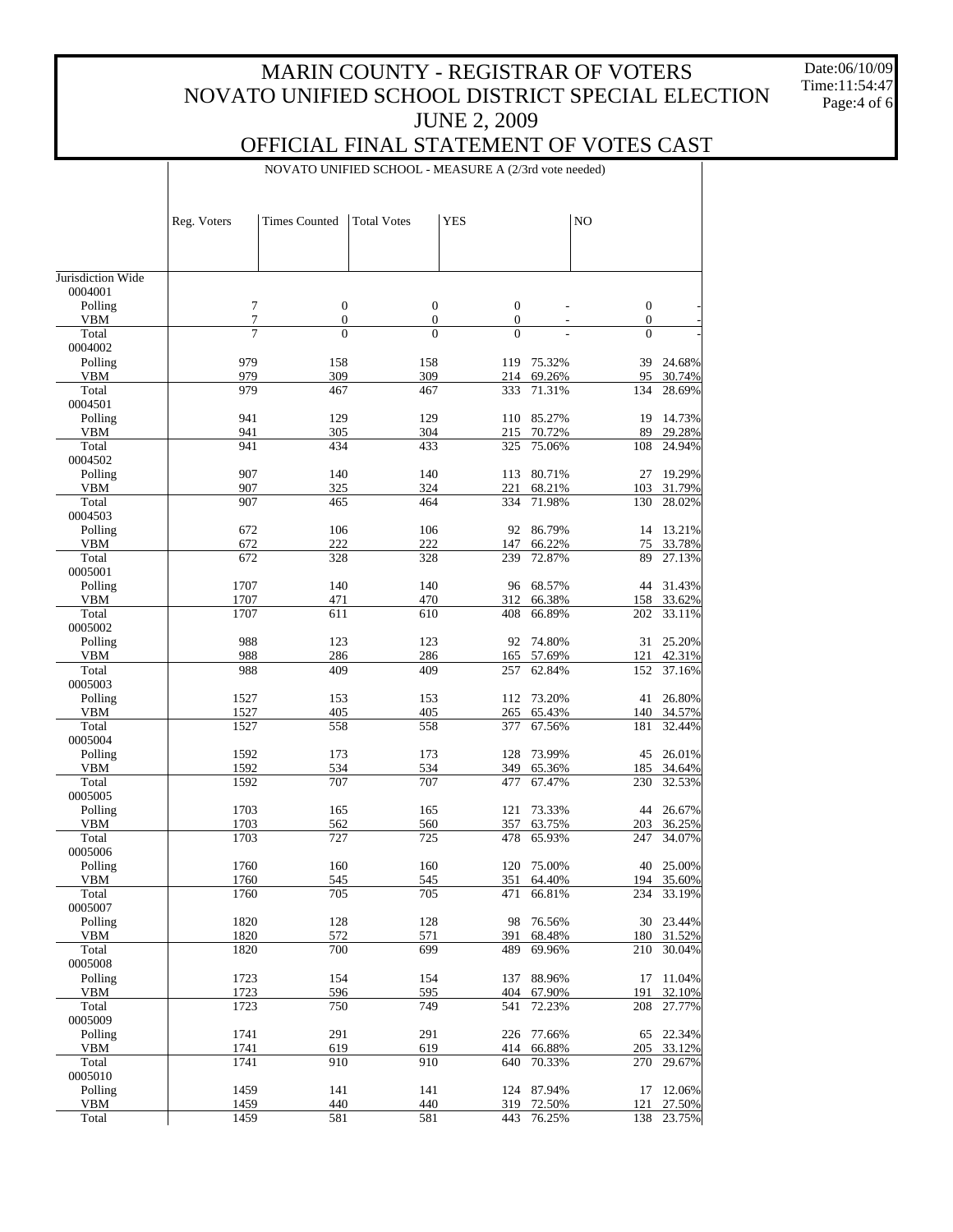Date:06/10/09 Time:11:54:47 Page:5 of 6

# OFFICIAL FINAL STATEMENT OF VOTES CAST

NOVATO UNIFIED SCHOOL - MEASURE A (2/3rd vote needed)

|                  | Reg. Voters | <b>Times Counted</b> | <b>Total Votes</b> | <b>YES</b> |                  | N <sub>O</sub> |                  |
|------------------|-------------|----------------------|--------------------|------------|------------------|----------------|------------------|
|                  |             |                      |                    |            |                  |                |                  |
| 0005011          |             |                      |                    |            |                  |                |                  |
| Polling          | 1076        | 109                  | 109                | 72         | 66.06%           | 37             | 33.94%           |
| VBM              | 1076        | 326                  | 326                | 206        | 63.19%           | 120            | 36.81%           |
| Total            | 1076        | 435                  | 435                | 278        | 63.91%           | 157            | 36.09%           |
| 0005012          | 1364        | 129                  | 129                | 93         | 72.09%           | 36             | 27.91%           |
| Polling<br>VBM   | 1364        | 423                  | 423                | 238        | 56.26%           | 185            | 43.74%           |
| Total            | 1364        | 552                  | 552                | 331        | 59.96%           | 221            | 40.04%           |
| 0005101          |             |                      |                    |            |                  |                |                  |
| Polling          | 691         | 92                   | 92                 | 67         | 72.83%           | 25             | 27.17%           |
| VBM              | 691         | 224                  | 224                | 147        | 65.63%           | 77             | 34.38%           |
| Total            | 691         | 316                  | 316                | 214        | 67.72%           | 102            | 32.28%           |
| 0005103          |             |                      |                    |            |                  |                |                  |
| Polling          | 1008        | 114                  | 114                | 82         | 71.93%           | 32             | 28.07%           |
| VBM              | 1008        | 370                  | 370                | 227        | 61.35%           | 143            | 38.65%           |
| Total<br>0005202 | 1008        | 484                  | 484                | 309        | 63.84%           | 175            | 36.16%           |
| Polling          | 529         | 49                   | 49                 | 44         | 89.80%           | 5              | 10.20%           |
| VBM              | 529         | 139                  | 139                | 94         | 67.63%           | 45             | 32.37%           |
| Total            | 529         | 188                  | 188                | 138        | 73.40%           | 50             | 26.60%           |
| 0005205          |             |                      |                    |            |                  |                |                  |
| Polling          | 968         | 163                  | 163                | 125        | 76.69%           | 38             | 23.31%           |
| VBM              | 968         | 326                  | 326                | 200        | 61.35%           | 126            | 38.65%           |
| Total            | 968         | 489                  | 489                | 325        | 66.46%           | 164            | 33.54%           |
| 0005208          |             |                      |                    |            |                  |                |                  |
| Polling          | 898         | 132                  | 132                | 113        | 85.61%           | 19             | 14.39%           |
| VBM              | 898         | 348                  | 347                | 225        | 64.84%           | 122            | 35.16%           |
| Total<br>0005209 | 898         | 480                  | 479                | 338        | 70.56%           | 141            | 29.44%           |
| Polling          | 895         | 108                  | 108                | 92         | 85.19%           | 16             | 14.81%           |
| VBM              | 895         | 301                  | 300                | 198        | 66.00%           | 102            | 34.00%           |
| Total            | 895         | 409                  | 408                | 290        | 71.08%           | 118            | 28.92%           |
| 0005212          |             |                      |                    |            |                  |                |                  |
| Polling          | 488         | 52                   | 52                 | 46         | 88.46%           | 6              | 11.54%           |
| VBM              | 488         | 183                  | 182                | 127        | 69.78%           | 55             | 30.22%           |
| Total            | 488         | 235                  | 234                | 173        | 73.93%           | 61             | 26.07%           |
| 0005216          |             |                      |                    |            |                  |                |                  |
| Polling          | 660         | 55                   | 55                 | 39         | 70.91%           | 16             | 29.09%           |
| VBM<br>Total     | 660<br>660  | 172<br>227           | 172<br>227         | 117<br>156 | 68.02%<br>68.72% | 55<br>71       | 31.98%<br>31.28% |
| 0005218          |             |                      |                    |            |                  |                |                  |
| Polling          | 971         | 117                  | 117                | 89         | 76.07%           | 28             | 23.93%           |
| VBM              | 971         | 363                  | 362                | 230        | 63.54%           | 132            | 36.46%           |
| Total            | 971         | 480                  | 479                | 319        | 66.60%           | 160            | 33.40%           |
| 0005221          |             |                      |                    |            |                  |                |                  |
| Polling          | 925         | 99                   | 99                 |            | 81 81.82%        | 18             | 18.18%           |
| <b>VBM</b>       | 925         | 307                  | 307                | 219        | 71.34%           | 88             | 28.66%           |
| Total            | 925         | 406                  | 406                | 300        | 73.89%           | 106            | 26.11%           |
| 0005222          |             |                      |                    |            |                  |                |                  |
| Polling          | 1097        | 138                  | 138                | 103        | 74.64%           | 35             | 25.36%           |
| <b>VBM</b>       | 1097        | 342                  | 342                | 199        | 58.19%           | 143            | 41.81%           |
| Total<br>0005225 | 1097        | 480                  | 480                | 302        | 62.92%           | 178            | 37.08%           |
| Polling          | 640         | 74                   | 74                 | 52         | 70.27%           | 22             | 29.73%           |
| <b>VBM</b>       | 640         | 264                  | 263                | 180        | 68.44%           | 83             | 31.56%           |
| Total            | 640         | 338                  | 337                | 232        | 68.84%           | 105            | 31.16%           |
| 0005226          |             |                      |                    |            |                  |                |                  |
| Polling          | 1085        | 81                   | 81                 | 68         | 83.95%           | 13             | 16.05%           |
| <b>VBM</b>       | 1085        | 292                  | 292                | 198        | 67.81%           | 94             | 32.19%           |
| Total            | 1085        | 373                  | 373                | 266        | 71.31%           | 107            | 28.69%           |
| 0005300          |             |                      |                    |            |                  |                |                  |